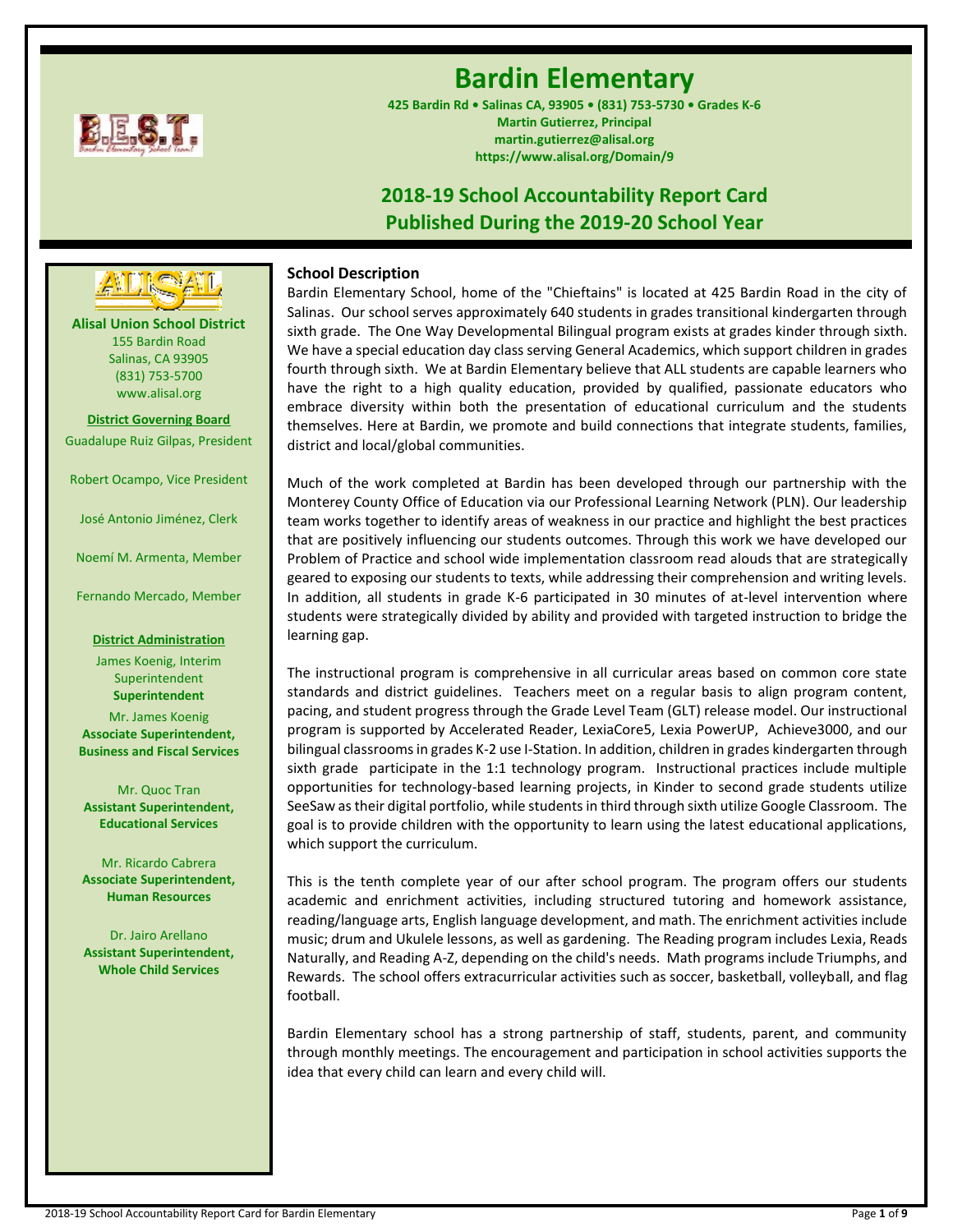## Our Mission Statement:

We at Bardin Elementary believe that ALL students are capable learners who have the right to a high quality education, provided by qualified, passionate educators who embrace diversity within both the presentation of educational curriculum and the students themselves. Here at Bardin, we promote and build connections that integrate students, families, district and local/global communities.

#### **About the SARC**

By February 1 of each year, every school in California is required by state law to publish a School Accountability Report Card (SARC). The SARC contains information about the condition and performance of each California public school. Under the Local Control Funding Formula (LCFF) all local educational agencies (LEAs) are required to prepare a Local Control and Accountability Plan (LCAP), which describes how they intend to meet annual school-specific goals for all pupils, with specific activities to address state and local priorities. Additionally, data reported in an LCAP is to be consistent with data reported in the SARC.

- For more information about SARC requirements, see the California Department of Education (CDE) SARC web page at [https://www.cde.ca.gov/ta/ac/sa/.](https://www.cde.ca.gov/ta/ac/sa/)
- For more information about the LCFF or LCAP, see the CDE LCFF web page at [https://www.cde.ca.gov/fg/aa/lc/.](https://www.cde.ca.gov/fg/aa/lc/)
- For additional information about the school, parents/guardians and community members should contact the school principal or the district office.

#### **2018-19 Student Enrollment by Grade Level**

| <b>Grade Level</b>      | <b>Number of Students</b> |
|-------------------------|---------------------------|
| Kindergarten            | 108                       |
| Grade 1                 | 89                        |
| Grade 2                 | 94                        |
| Grade 3                 | 80                        |
| Grade 4                 | 83                        |
| Grade 5                 | 91                        |
| Grade 6                 | 97                        |
| <b>Total Enrollment</b> | 642                       |

#### **2018-19 Student Enrollment by Group**

| Group                                      | <b>Percent of Total Enrollment</b> |
|--------------------------------------------|------------------------------------|
| American Indian or Alaska Native           | 0.6                                |
| Asian                                      | 0.2                                |
| Filipino                                   | 0.2                                |
| <b>Hispanic or Latino</b>                  | 81.5                               |
| <b>Native Hawaiian or Pacific Islander</b> | 0.2                                |
| White                                      | 3.6                                |
| <b>Two or More Races</b>                   | 0.2                                |
| Socioeconomically Disadvantaged            | 89.6                               |
| <b>English Learners</b>                    | 81.2                               |
| <b>Students with Disabilities</b>          | 6.5                                |
| <b>Foster Youth</b>                        | 0.3                                |
| <b>Homeless</b>                            | 12.1                               |

## **A. Conditions of Learning**

#### **State Priority: Basic**

The SARC provides the following information relevant to the State priority: Basic (Priority 1):

- Degree to which teachers are appropriately assigned and fully credentialed in the subject area and for the pupils they are teaching;
- Pupils have access to standards-aligned instructional materials; and
- School facilities are maintained in good repair

| <b>Teacher Credentials for Bardin Elementary</b> | $17-18$ 18-19 | 19-20 |
|--------------------------------------------------|---------------|-------|
| <b>With Full Credential</b>                      | 20            | 31    |
| lWithout Full Credential                         |               |       |
| Teaching Outside Subject Area of Competence      |               |       |

| <b>Teacher Credentials for Alisal Union School</b> | $17-18$ 18-19 | $19-20$ |
|----------------------------------------------------|---------------|---------|
| With Full Credential                               |               | 399     |
| <b>Without Full Credential</b>                     |               | 49      |
| Teaching Outside Subject Area of Competence        |               |         |

#### **Teacher Misassignments and Vacant Teacher Positions at Bardin Elementary**

| <b>Indicator</b>                    | 17-18 | $18-19$ | $19 - 20$ |
|-------------------------------------|-------|---------|-----------|
| <b>Teachers of English Learners</b> |       |         |           |
| Total Teacher Misassignments*       |       |         |           |
| <b>Vacant Teacher Positions</b>     |       |         |           |

Note: "Misassignments" refers to the number of positions filled by teachers who lack legal authorization to teach that grade level, subject area, student group, etc.

\*Total Teacher Misassignments includes the number of Misassignments of Teachers of English Learners.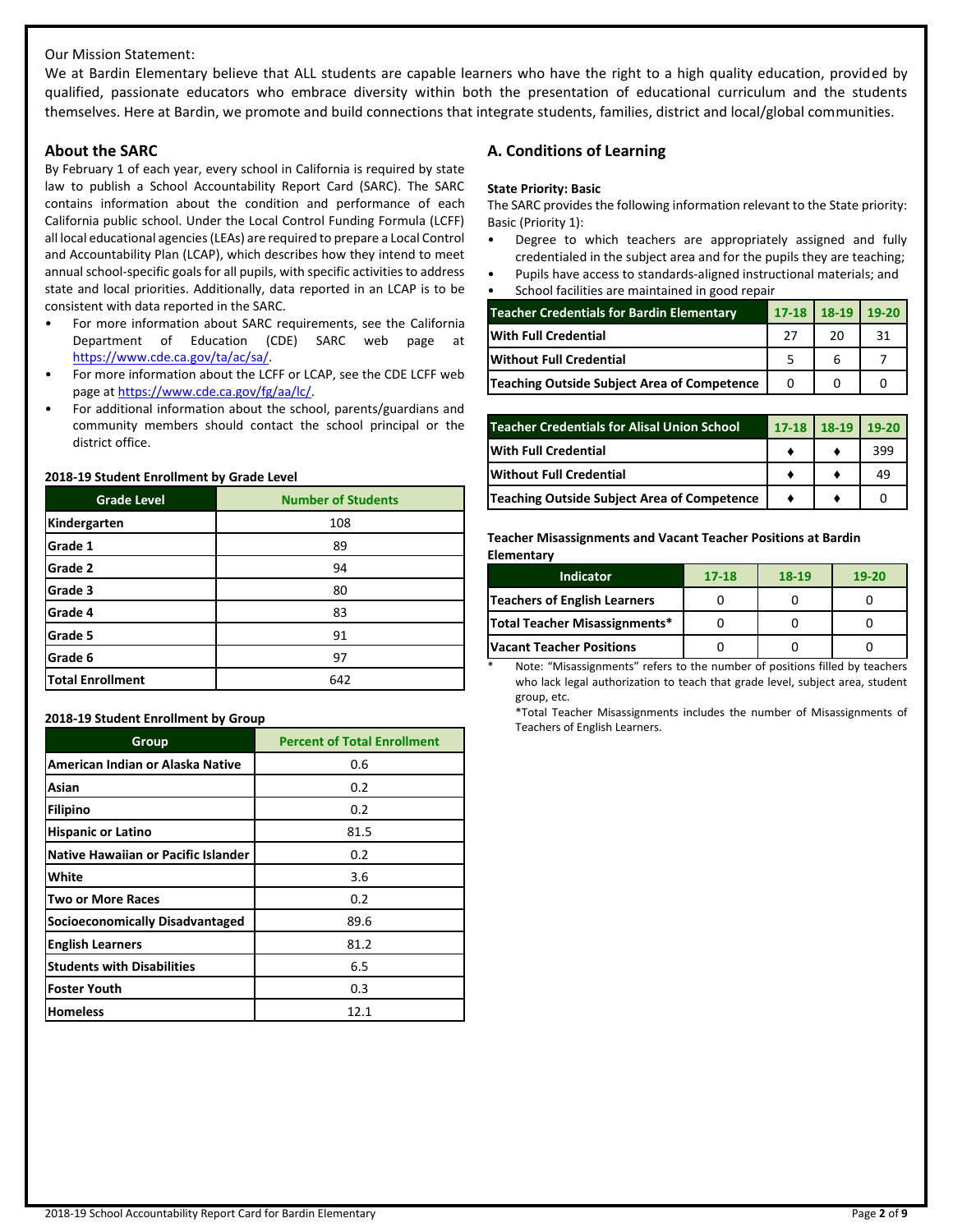## **Quality, Currency, Availability of Textbooks and Instructional Materials (School Year 2019-20)**

In order to meet requirements for common core state standards (CCSS), materials were updated as part of the 2018 adoption.

K-6 Wonders is used to teach all Language Arts standards. In K-6, teachers use Eureka Math.

## **Textbooks and Instructional Materials**

**Year and month in which data were collected: 2019**

| <b>Core Curriculum Area</b>         | <b>Textbooks and Instructional Materials/Year of Adoption</b>                                            |
|-------------------------------------|----------------------------------------------------------------------------------------------------------|
| <b>Reading/Language Arts</b>        | McMillan / McGraw-Hill, Wonders- K-3, Adopted 2017<br>McMillan / McGraw-Hill, Wonders- 4-6, Adopted 2018 |
|                                     | The textbooks listed are from most recent adoption:<br>Yes                                               |
|                                     | Percent of students lacking their own assigned textbook:<br>0                                            |
| <b>Mathematics</b>                  | Eureka Math, Adopted 2018                                                                                |
|                                     | The textbooks listed are from most recent adoption:<br><b>Yes</b>                                        |
|                                     | Percent of students lacking their own assigned textbook: 0                                               |
| <b>Science</b>                      | Delta Foss- (Kinder-5th grades) - Adopted 2007<br>McGraw-Hill- (6th grade) - Adopted 2006                |
|                                     | The textbooks listed are from most recent adoption:<br><b>Yes</b>                                        |
|                                     | Percent of students lacking their own assigned textbook: 0                                               |
| <b>History-Social Science</b>       | McGraw Hill, Imapact / Impacto, 4th-6th Grades - Adopted May 2019<br>McGraw-Hill, Vistas - Adopted 2006  |
|                                     | The textbooks listed are from most recent adoption:<br>Yes                                               |
|                                     | Percent of students lacking their own assigned textbook: 0                                               |
| <b>Foreign Language</b>             | Not applicable                                                                                           |
|                                     | The textbooks listed are from most recent adoption:<br>No                                                |
|                                     | Percent of students lacking their own assigned textbook:<br>0                                            |
| <b>Health</b>                       | Not applicable                                                                                           |
|                                     | The textbooks listed are from most recent adoption:<br>No                                                |
|                                     | Percent of students lacking their own assigned textbook:<br>0                                            |
| <b>Visual and Performing Arts</b>   | Not applicable                                                                                           |
|                                     | The textbooks listed are from most recent adoption:<br>No                                                |
|                                     | Percent of students lacking their own assigned textbook:<br>0                                            |
| <b>Science Laboratory Equipment</b> | Not applicable                                                                                           |
|                                     | The textbooks listed are from most recent adoption:<br>No                                                |
|                                     | Percent of students lacking their own assigned textbook: 0                                               |

Note: Cells with N/A values do not require data.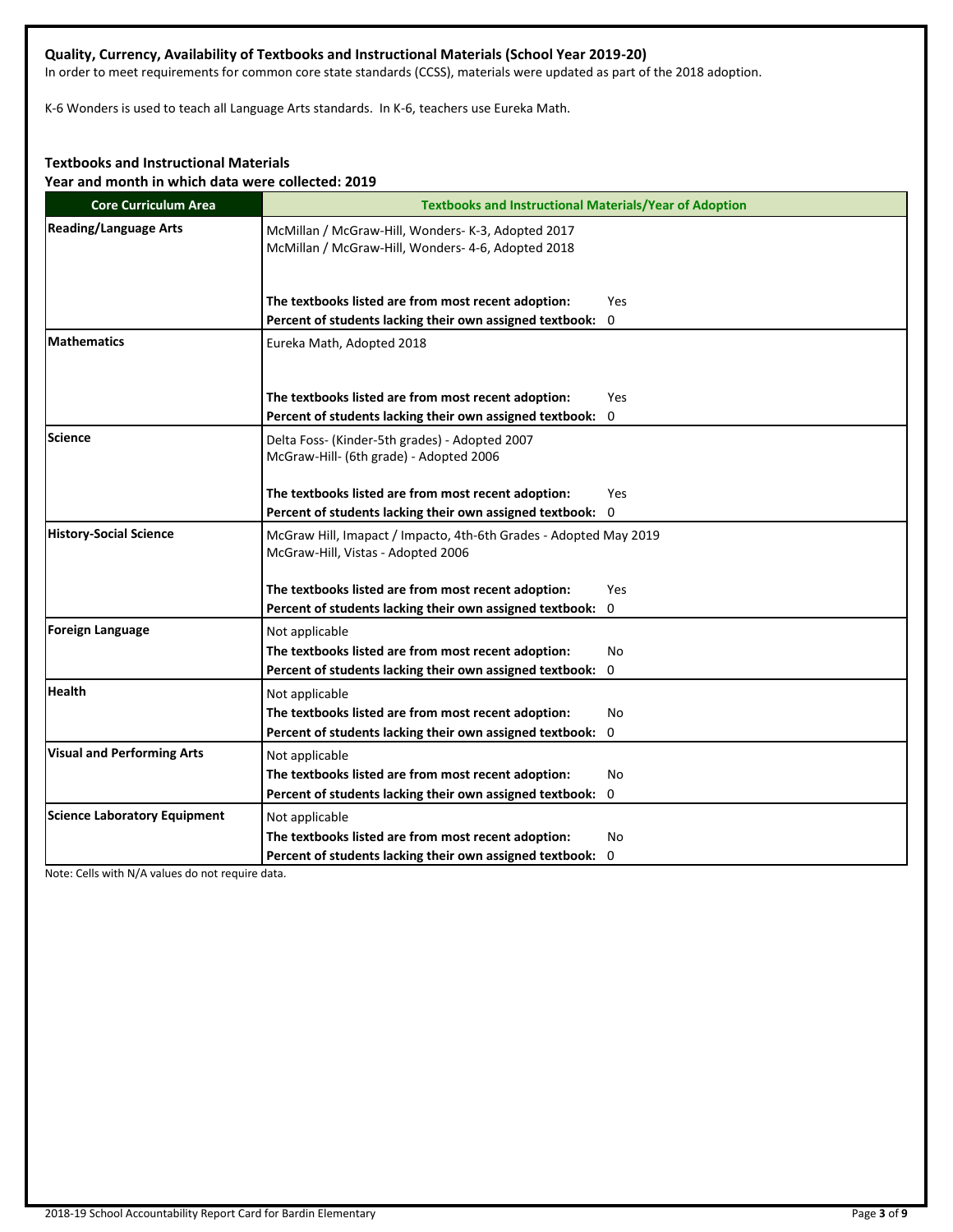## **School Facility Conditions and Planned Improvements (Most Recent Year)**

In the 2018-19 school year school facilities were in good condition as we are in a recently remodeled school campus. The district has made some improvements and increased security by installing a fence between rooms 28 and 34 which divides classrooms from the parking lot.

#### **School Facility Good Repair Status (Most Recent Year) Year and month in which data were collected: August, 2019**

| <b>System Inspected</b>                                                   | ັ<br><b>Repair Status</b> | <b>Repair Needed and</b><br><b>Action Taken or Planned</b> |
|---------------------------------------------------------------------------|---------------------------|------------------------------------------------------------|
| Systems:<br>Gas Leaks, Mechanical/HVAC, Sewer                             | Good                      |                                                            |
| Interior:<br><b>Interior Surfaces</b>                                     | Good                      |                                                            |
| <b>Cleanliness:</b><br>Overall Cleanliness, Pest/ Vermin Infestation      | Good                      |                                                            |
| <b>Electrical:</b><br>Electrical                                          | Good                      |                                                            |
| <b>Restrooms/Fountains:</b><br>Restrooms, Sinks/ Fountains                | Good                      |                                                            |
| Safety:<br>Fire Safety, Hazardous Materials                               | Good                      |                                                            |
| Structural:<br>Structural Damage, Roofs                                   | Good                      |                                                            |
| <b>External:</b><br>Playground/School Grounds, Windows/Doors/Gates/Fences | Good                      |                                                            |
| <b>Overall Rating</b>                                                     | <b>Exemplary</b>          |                                                            |

#### **B. Pupil Outcomes**

#### **State Priority: Pupil Achievement**

The SARC provides the following information relevant to the State priority: Pupil Achievement (Priority 4):

- **Statewide assessments** (i.e., California Assessment of Student Performance and Progress [CAASPP] System, which includes the Smarter Balanced Summative Assessments for students in the general education population and the California Alternate Assessments [CAAs] for English language arts/literacy [ELA] and mathematics given in grades three through eight and grade eleven. Only eligible students may participate in the administration of the CAAs. CAAs items are aligned with alternate achievement standards, which are linked with the Common Core State Standards [CCSS] for students with the most significant cognitive disabilities); and
- The percentage of students who have successfully completed courses that satisfy the requirements for entrance to the University of California and the California State University, or career technical education sequences or programs of study

## **CAASPP Test Results in ELA and Mathematics for All Students**

**Grades Three through Eight and Grade Eleven**

#### **Percentage of Students Meeting or Exceeding the State Standard**

| <b>Subject</b> | <b>School</b><br>$17 - 18$ | <b>School</b><br>18-19 | <b>District</b><br>$17 - 18$ | <b>District</b><br>18-19 | <b>State</b><br>$17 - 18$ | <b>State</b><br>18-19 |
|----------------|----------------------------|------------------------|------------------------------|--------------------------|---------------------------|-----------------------|
| <b>ELA</b>     | 28                         | 29                     | $\sim$<br>32                 | 36                       | 50                        | 50                    |
| Math           | 18                         | 20                     | $\sim$<br>دے                 | 28                       | 38                        | 39                    |

Note: Percentages are not calculated when the number of students tested is ten or less, either because the number of students in this category is too small for statistical accuracy or to protect student privacy.

Note: ELA and mathematics test results include the Smarter Balanced Summative Assessment and the CAA. The "Percent Met or Exceeded" is calculated by taking the total number of students who met or exceeded the standard on the Smarter Balanced Summative Assessment plus the total number of students who met the standard (i.e., achieved Level 3–Alternate) on the CAAs divided by the total number of students who participated in both assessments.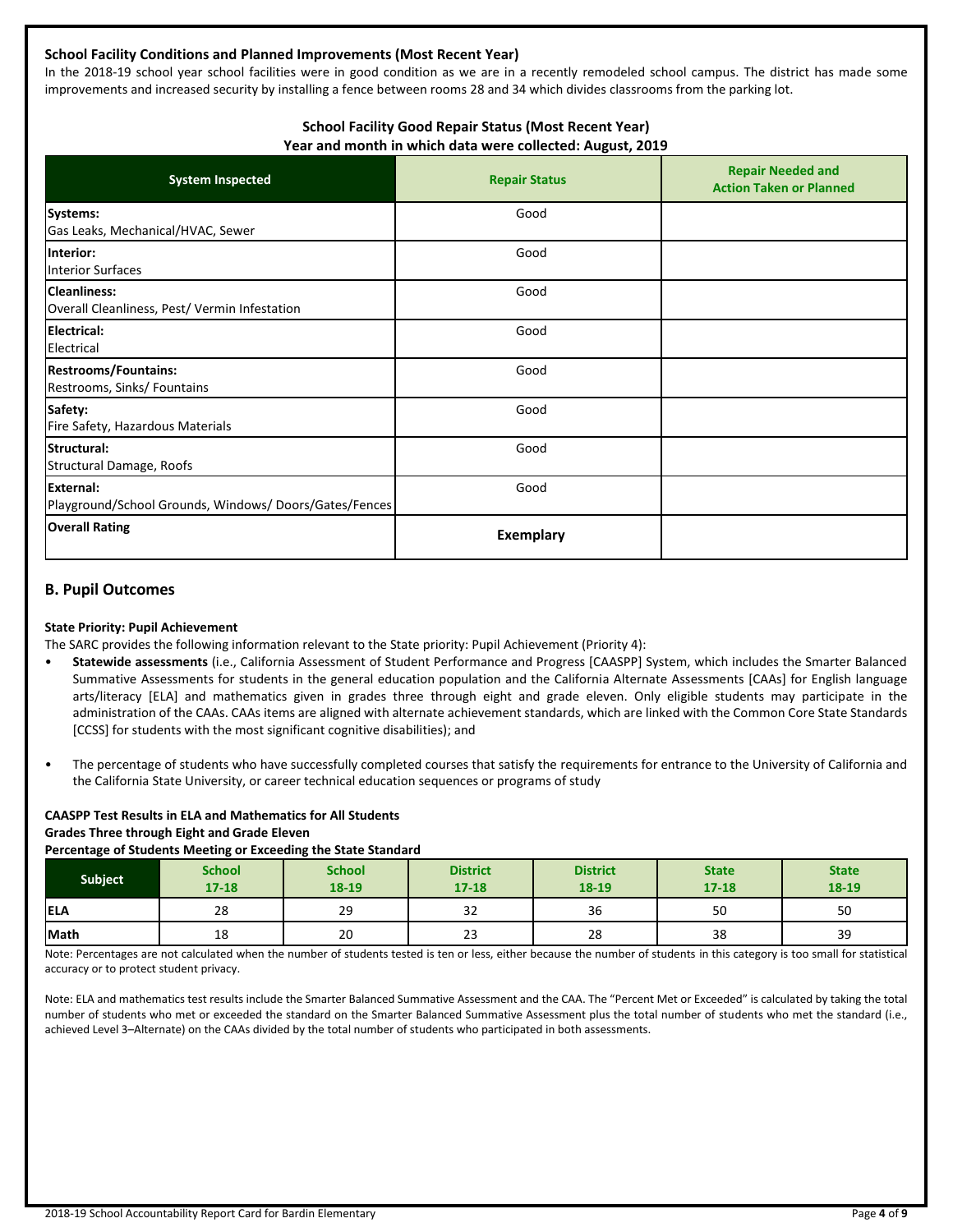## **CAASPP Test Results in Science for All Students Grades Five, Eight, and Ten**

#### **Percentage of Students Meeting or Exceeding the State Standard**

| <b>Subject</b> | School    | School | <b>District</b> | <b>District</b> | <b>State</b> | <b>State</b> |
|----------------|-----------|--------|-----------------|-----------------|--------------|--------------|
|                | $17 - 18$ | 18-19  | $17 - 18$       | 18-19           | $17 - 18$    | 18-19        |
| Science        | N/A       | N/A    | N/A             | N/A             | N/A          | N/A          |

Note: Cells with N/A values do not require data.

Note: This is a placeholder for the California Science Test (CAST) which was administered operationally during the 2018-19 school year. However, these data are not available for inclusion in the 2018-19 SARC posting due February 1, 2020. These data will be included in the 2019-20 SARC posting due February 1, 2021.

#### **State Priority: Other Pupil Outcomes**

The SARC provides the following information relevant to the State priority: Other Pupil Outcomes (Priority 8):

• Pupil outcomes in the subject area of physical education

#### **2018-19 Percent of Students Meeting Fitness Standards**

| Grade<br>Level | 4 of 6             | <b>5 of 6</b> | 6 of 6 |
|----------------|--------------------|---------------|--------|
|                | $\sim$ $-$<br>21.3 | 11.4          | ხ.8    |

Note: Percentages are not calculated and double dashes (--) appear in the table when the number of students tested is ten or less, either because the number of students in this category is too small for statistical accuracy or to protect student privacy.

#### **School Year 2018-19 CAASPP Assessment Results - English Language Arts (ELA)**

#### **Disaggregated by Student Groups, Grades Three through Eight and Eleven**

| <b>Student Group</b>                                 | <b>Total</b><br><b>Enrollment</b> | <b>Number</b><br><b>Tested</b> | <b>Percent</b><br><b>Tested</b> | <b>Percent</b><br><b>Met or Exceeded</b> |
|------------------------------------------------------|-----------------------------------|--------------------------------|---------------------------------|------------------------------------------|
| <b>All Students</b>                                  | 353                               | 352                            | 99.72                           | 28.69                                    |
| Male                                                 | 179                               | 178                            | 99.44                           | 26.97                                    |
| Female                                               | 174                               | 174                            | 100.00                          | 30.46                                    |
| American Indian or Alaska Native                     | --                                | $-$                            | --                              | $\hspace{0.05cm}$                        |
| <b>Hispanic or Latino</b>                            | 334                               | 334                            | 100.00                          | 28.74                                    |
| White                                                | --                                | $-$                            | --                              | --                                       |
| <b>Two or More Races</b>                             | $- -$                             | --                             | $- -$                           | $\overline{\phantom{m}}$                 |
| <b>Socioeconomically Disadvantaged</b>               | 331                               | 331                            | 100.00                          | 28.70                                    |
| <b>English Learners</b>                              | 317                               | 316                            | 99.68                           | 26.90                                    |
| <b>Students with Disabilities</b>                    | 40                                | 40                             | 100.00                          | 7.50                                     |
| <b>Students Receiving Migrant Education Services</b> | 14                                | 14                             | 100.00                          | 42.86                                    |
| <b>Foster Youth</b>                                  | --                                | --                             | $- -$                           | $\overline{\phantom{m}}$                 |
| <b>Homeless</b>                                      | 36                                | 36                             | 100.00                          | 0.00                                     |

Note: ELA test results include the Smarter Balanced Summative Assessment and the CAA. The "Percent Met or Exceeded" is calculated by taking the total number of students who met or exceeded the standard on the Smarter Balanced Summative Assessment plus the total number of students who met the standard (i.e., achieved Level 3–Alternate) on the CAAs divided by the total number of students who participated in both assessments.

Note: Double dashes (--) appear in the table when the number of students is ten or less, either because the number of students in this category is too small for statistical accuracy or to protect student privacy.

Note: The number of students tested includes all students who participated in the test whether they received a score or not; however, the number of students tested is not the number that was used to calculate the achievement level percentages. The achievement level percentages are calculated using only students who received scores.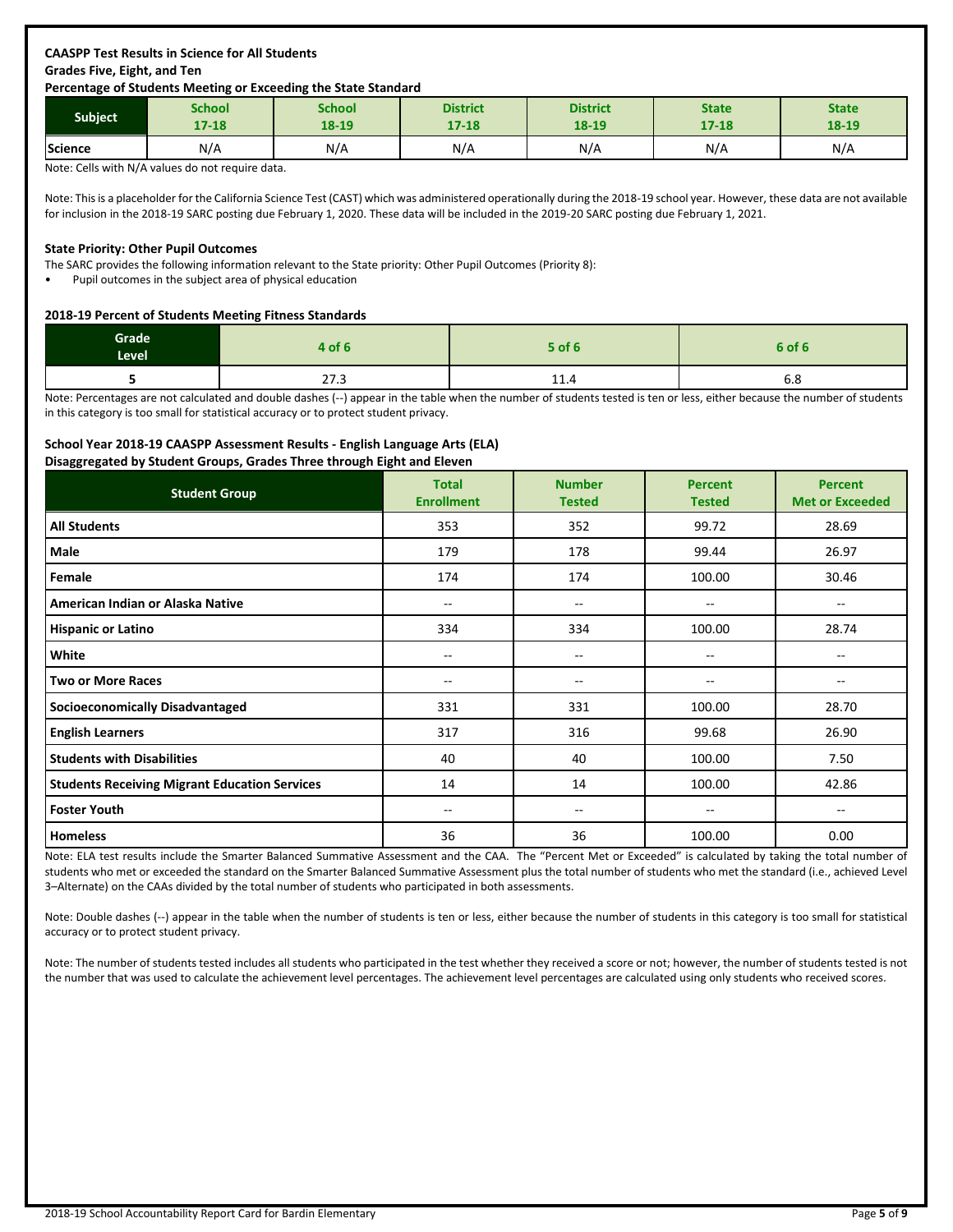## **School Year 2018-19 CAASPP Assessment Results - Mathematics**

| Disaggregated by Student Groups, Grades Three through Eight and Eleven |                                   |                                       |                                 |                                          |  |  |
|------------------------------------------------------------------------|-----------------------------------|---------------------------------------|---------------------------------|------------------------------------------|--|--|
| <b>Student Group</b>                                                   | <b>Total</b><br><b>Enrollment</b> | <b>Number</b><br><b>Tested</b>        | <b>Percent</b><br><b>Tested</b> | <b>Percent</b><br><b>Met or Exceeded</b> |  |  |
| <b>All Students</b>                                                    | 351                               | 351                                   | 100.00                          | 19.94                                    |  |  |
| Male                                                                   | 179                               | 179                                   | 100.00                          | 21.79                                    |  |  |
| Female                                                                 | 172                               | 172                                   | 100.00                          | 18.02                                    |  |  |
| American Indian or Alaska Native                                       | $\sim$                            | --                                    | $\overline{\phantom{a}}$        | $\overline{\phantom{a}}$                 |  |  |
| <b>Hispanic or Latino</b>                                              | 332                               | 332                                   | 100.00                          | 19.88                                    |  |  |
| White                                                                  | $\overline{\phantom{m}}$          | $\hspace{0.05cm}$ – $\hspace{0.05cm}$ | $\overline{\phantom{a}}$        | $\overline{\phantom{a}}$                 |  |  |
| <b>Two or More Races</b>                                               | $-$                               | --                                    | --                              | $-$                                      |  |  |
| <b>Socioeconomically Disadvantaged</b>                                 | 329                               | 329                                   | 100.00                          | 20.06                                    |  |  |
| <b>English Learners</b>                                                | 315                               | 315                                   | 100.00                          | 19.68                                    |  |  |
| <b>Students with Disabilities</b>                                      | 40                                | 40                                    | 100.00                          | 7.50                                     |  |  |
| <b>Students Receiving Migrant Education Services</b>                   | 14                                | 14                                    | 100.00                          | 28.57                                    |  |  |
| <b>Foster Youth</b>                                                    | $\overline{\phantom{m}}$          | --                                    | $\hspace{0.05cm}$               | --                                       |  |  |
| <b>Homeless</b>                                                        | 34                                | 34                                    | 100.00                          | 0.00                                     |  |  |

Note: Mathematics test results include the Smarter Balanced Summative Assessment and the CAA. The "Percent Met or Exceeded" is calculated by taking the total number of students who met or exceeded the standard on the Smarter Balanced Summative Assessment plus the total number of students who met the standard (i.e., achieved Level 3–Alternate) on the CAAs divided by the total number of students who participated in both assessments.

Note: Double dashes (--) appear in the table when the number of students is ten or less, either because the number of students in this category is too small for statistical accuracy or to protect student privacy.

Note: The number of students tested includes all students who participated in the test whether they received a score or not; however, the number of students tested is not the number that was used to calculate the achievement level percentages. The achievement level percentages are calculated using only students who received scores.

## **C. Engagement**

#### **State Priority: Parental Involvement**

The SARC provides the following information relevant to the State priority: Parental Involvement (Priority 3):

• Efforts the school district makes to seek parent input in making decisions for the school district and each school site

#### **Opportunities for Parental Involvement (School Year 2019-20)**

A variety of options and opportunities are made available for parents to be involved at Bardin Elementary School: they are invited to the monthly School Site Council, English Learner Advisory Committee meetings, and monthly Coffee Klatches. Bardin offers a Parenting Partners series of workshops which is lead by parents, so far, we will have two eight week sessions this school year. There are also a variety of events throughout the year specifically designed to solicit parent involvement. These include: fall and spring parent-teacher conferences, Winter Program, cultural activities as well as a host of fundraising activities such as Family Movie Nights. Parents are encouraged to assist in classrooms to support their students and they are welcome to become involved in all extracurricular activities as well.

Parents are welcome to speak with the Principal, Mr. Gutierrez, or Assistant principal, Mr. Felix, regarding parent involvement. Please call our school office at (831) 753-5730 for more information. Community members are welcomed!

#### **State Priority: School Climate**

The SARC provides the following information relevant to the State priority: School Climate (Priority 6):

- Pupil suspension rates;
- Pupil expulsion rates; and
- Other local measures on the sense of safety.

#### **School Safety Plan**

We ensure safety at Bardin Elementary School in a variety of ways. Campus access is limited during the school day, and all visitors are required to come through the school office, sign in, and wear a visitor's pass.The staff and students participate in monthly safety drills. Our school utilizes PBIS which encompasses a comprehensive school wide reward system and a school wide discipline system. Our school also provides counseling services three days a week. Counselors provide annual anti-bullying presentations for each class throughout the school year.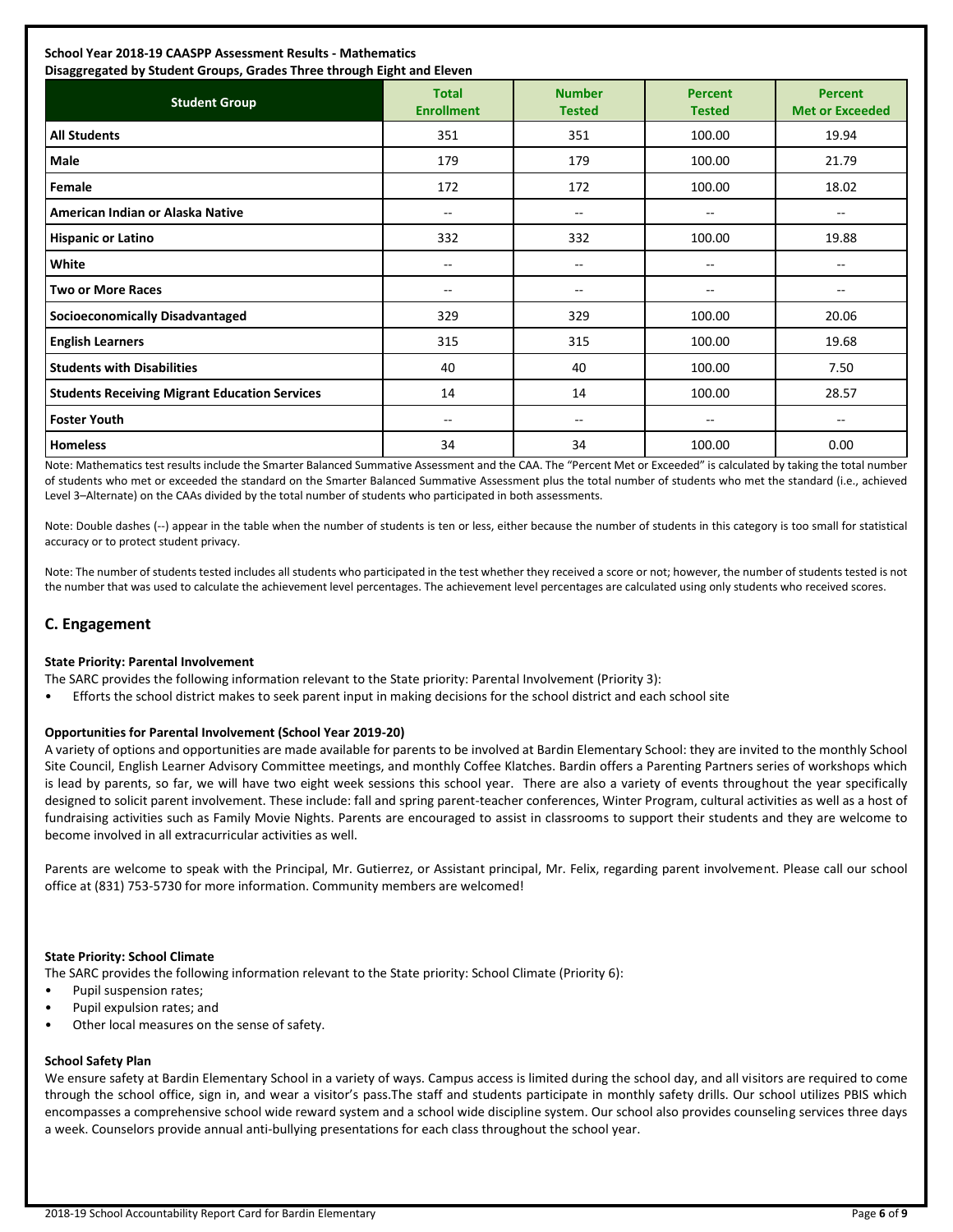The Safety Plan was revised during the Winter of 2018. This plan was shared with staff during staff meetings. Campus supervisors are met with regularly to review safety procedures. To prepare for emergencies, our staff has been trained on the best routes to safely exit the school. Staff and parents were asked to provide input during staff and council meetings. Administration has also participated in A.L.I.C.E. active shooter training.

| Suspensions and Expulsions for the School | 2016-17 | 2017-18 | 2018-19 |
|-------------------------------------------|---------|---------|---------|
| <b>Suspensions Rate</b>                   | υ.      | 0.O     | ر       |
| <b>Expulsions Rate</b>                    | 0.0     | 0.0     | 0.0     |

| <b>Suspensions and Expulsions for the District</b> | 2016-17 | 2017-18 | 2018-19 |
|----------------------------------------------------|---------|---------|---------|
| <b>Suspensions Rate</b>                            | U.J     | ב. ב    | <b></b> |
| <b>Expulsions Rate</b>                             | 0.0     | 0.0     | 0.0     |

| Suspensions and Expulsions for the State | 2016-17 | 2017-18 | 2018-19 |
|------------------------------------------|---------|---------|---------|
| <b>Suspensions Rate</b>                  | 5.0     |         | ---     |
| <b>Expulsions Rate</b>                   | ∪.⊥     | ∪.⊥     | ∪.⊥     |

## **D. Other SARC Information**

The information in this section is required to be in the SARC but is not included in the state priorities for LCFF.

## **Ratio of Academic Counselors to Pupils (School Year 2018-19)**

| <b>Title</b>                                                                                      | Ratio                             |  |
|---------------------------------------------------------------------------------------------------|-----------------------------------|--|
| $h_{\alpha}$<br>lemic Counselor*<br>. .                                                           | $\cdot$ $\sim$                    |  |
| $-$<br>$\sim$<br>.<br>$   -$<br>$\sim$<br>$\cdot$ $\cdot$<br>$\cdots$<br>____<br>$\sim$<br>$\sim$ | $\sim$ $\sim$ $\sim$ $\sim$<br>__ |  |

One Full Time Equivalent (FTE) equals one staff member working full time; one FTE could also represent two staff members who each work 50 percent of full time.

#### **Student Support Services Staff (School Year 2018-19)**

| <b>Title</b>                                               | <b>Number of Full-Time Equivalent</b><br>$($ FTE) |
|------------------------------------------------------------|---------------------------------------------------|
| <b>Counselor (Social/Behavioral or Career Development)</b> |                                                   |
| Library Media Teacher (Librarian)                          |                                                   |
| Library Media Services Staff (Paraprofessional)            |                                                   |
| Psychologist                                               |                                                   |
| <b>Social Worker</b>                                       |                                                   |
| <b>Nurse</b>                                               |                                                   |
| Speech/Language/Hearing Specialist                         |                                                   |
| <b>Resource Specialist (non-teaching)</b>                  |                                                   |
| Other                                                      | 1.0                                               |

One Full Time Equivalent (FTE) equals one staff member working full time; one FTE could also represent two staff members who each work 50 percent of full time.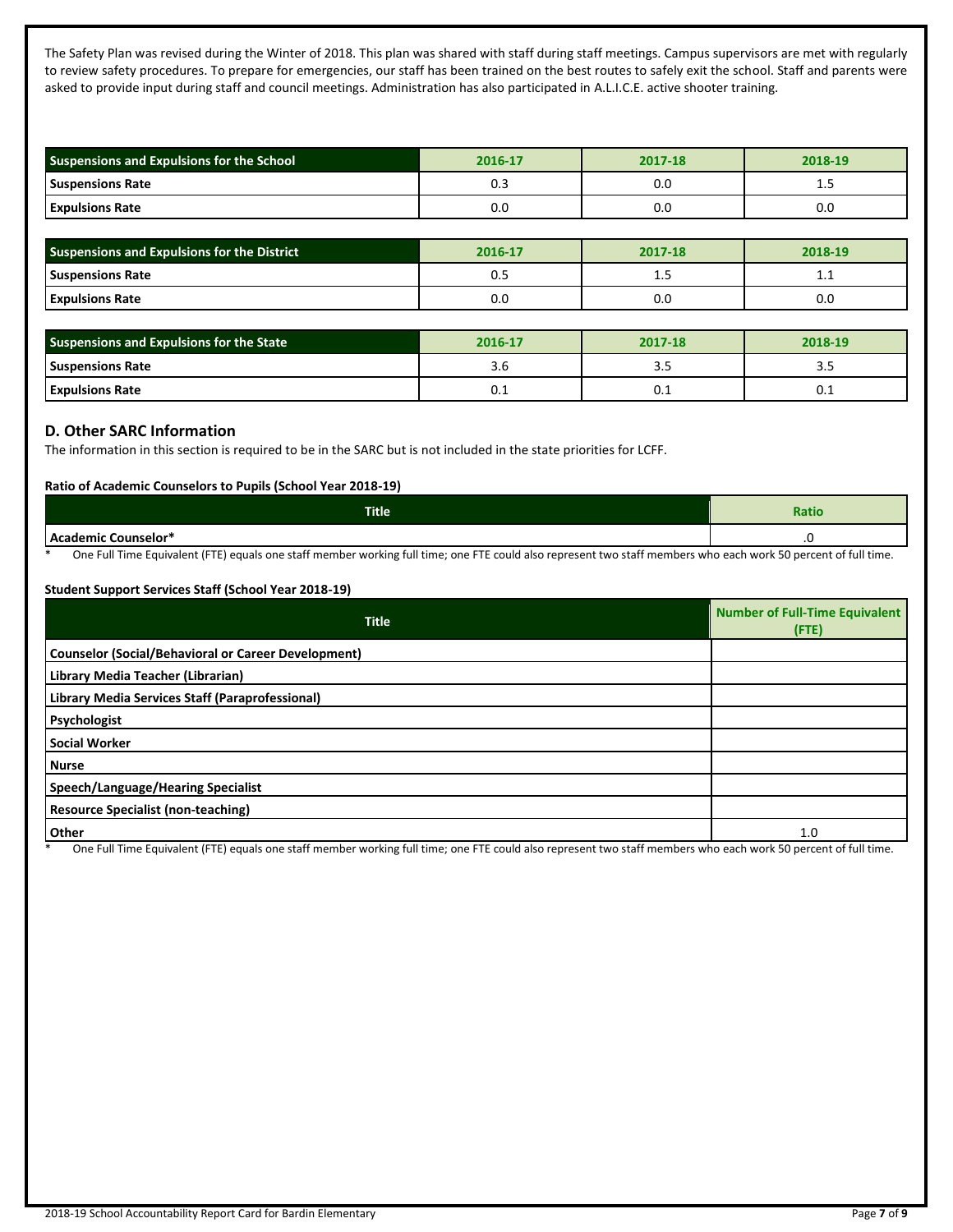| Average Class Size and Class Size Distribution (Elementary) |                                                          |                                                        |                                                         |                                                     |                                                          |                                                        |                                                     |                                                     |                                                          |                                                        |                                                         |                                                     |
|-------------------------------------------------------------|----------------------------------------------------------|--------------------------------------------------------|---------------------------------------------------------|-----------------------------------------------------|----------------------------------------------------------|--------------------------------------------------------|-----------------------------------------------------|-----------------------------------------------------|----------------------------------------------------------|--------------------------------------------------------|---------------------------------------------------------|-----------------------------------------------------|
| Grade<br>Level                                              | 2016-17<br><b>Average</b><br><b>Class</b><br><b>Size</b> | 2016-17<br># of<br>Classes*<br><b>Size</b><br>$1 - 20$ | 2016-17<br># of<br>Classes*<br><b>Size</b><br>$21 - 32$ | 2016-17<br># of<br>Classes*<br><b>Size</b><br>$33+$ | 2017-18<br><b>Average</b><br><b>Class</b><br><b>Size</b> | 2017-18<br># of<br>Classes*<br><b>Size</b><br>$1 - 20$ | 2017-18<br># of<br>Classes*<br><b>Size</b><br>21-32 | 2017-18<br># of<br>Classes*<br><b>Size</b><br>$33+$ | 2018-19<br><b>Average</b><br><b>Class</b><br><b>Size</b> | 2018-19<br># of<br>Classes*<br><b>Size</b><br>$1 - 20$ | 2018-19<br># of<br>Classes*<br><b>Size</b><br>$21 - 32$ | 2018-19<br># of<br>Classes*<br><b>Size</b><br>$33+$ |
| К                                                           | 26                                                       | 1                                                      | 3                                                       |                                                     | 23                                                       | $\mathbf{1}$                                           | 4                                                   |                                                     | 22                                                       | $\mathbf{1}$                                           | 4                                                       |                                                     |
| $\mathbf{1}$                                                | 24                                                       |                                                        | 4                                                       |                                                     | 22                                                       |                                                        | 3                                                   |                                                     | 22                                                       | $\mathbf{1}$                                           | 3                                                       |                                                     |
| $\overline{2}$                                              | 21                                                       | 3                                                      | 1                                                       |                                                     | 22                                                       | $\mathbf{1}$                                           | 2                                                   |                                                     | 24                                                       |                                                        | 4                                                       |                                                     |
| 3                                                           | 25                                                       |                                                        | 4                                                       |                                                     | 27                                                       |                                                        | 3                                                   |                                                     | 27                                                       | $\mathbf{1}$                                           | $\overline{2}$                                          |                                                     |
| 4                                                           | 26                                                       |                                                        | 4                                                       |                                                     | 29                                                       |                                                        | 3                                                   |                                                     | 28                                                       |                                                        | 3                                                       |                                                     |
| 5                                                           | 31                                                       |                                                        | 3                                                       |                                                     | 27                                                       | 1                                                      | $\overline{2}$                                      | $\mathbf{1}$                                        | 28                                                       |                                                        | 3                                                       |                                                     |
| 6                                                           | 24                                                       | 2                                                      | 4                                                       |                                                     | 32                                                       |                                                        | 3                                                   |                                                     | 26                                                       | 1                                                      | 3                                                       |                                                     |
| Other**                                                     |                                                          |                                                        |                                                         |                                                     | 28                                                       |                                                        | 2                                                   |                                                     |                                                          |                                                        |                                                         |                                                     |

\*Number of classes indicates how many classes fall into each size category (a range of total students per class).

\*\* "Other" category is for multi-grade level classes.

#### **Professional Development provided for Teachers**

| <b>Measure</b>                                                                  | 2017-18 | 2018-19 | 2019-20 |
|---------------------------------------------------------------------------------|---------|---------|---------|
| Number of school days dedicated to Staff Development and Continuous Improvement |         |         |         |

The major areas of professional development for teachers in 2018-2019 included the following:

- CCSS-based planning for instruction, learning and assessment
- Bilingual Transference (for teachers facilitating Alternative Bilingual Education classes)
- EngageNY ELA & Math
- Wonders/Maravillas PD
- CCSS Lesson Design and Engagement
- Coaching Cycles (for Academic Coaches)
- Teaching to the Math standards (primary grade teachers)
- 8 Mathematical Practices
- Close Reading
- Technology in the classroom
- Kagan Cooperative Learning Strategies
- Whole Brain Teaching

Professional development was delivered through staff meetings and grade level sessions during regular work days with release time for classroom teachers.

Teachers were supported during implementation by the site's Academic Coach.